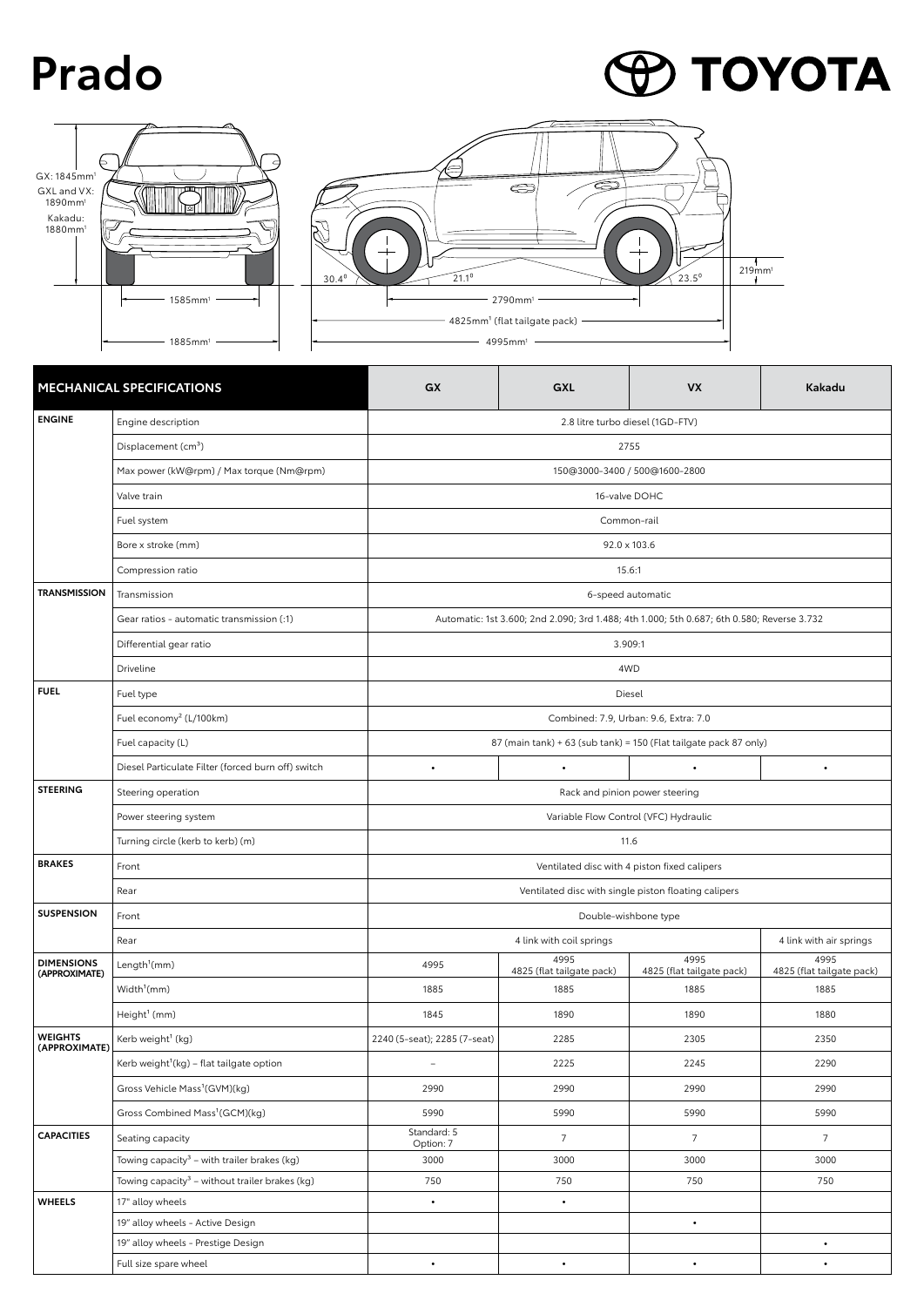| <b>MECHANICAL SPECIFICATIONS</b> |                                                                                                                                                                                                                                      | GX                      | GXL                     | <b>VX</b>   | Kakadu      |
|----------------------------------|--------------------------------------------------------------------------------------------------------------------------------------------------------------------------------------------------------------------------------------|-------------------------|-------------------------|-------------|-------------|
| <b>EXTERIOR</b>                  | Halogen headlamps with 'headlight-on'                                                                                                                                                                                                | $\bullet$               |                         |             |             |
|                                  | function with LED DRLs<br>Bi-LED headlamps with LED DRLs                                                                                                                                                                             |                         | $\bullet$               | $\bullet$   | $\bullet$   |
|                                  |                                                                                                                                                                                                                                      |                         | $\bullet$               |             |             |
|                                  | LED fog lamps                                                                                                                                                                                                                        | $\bullet$               |                         |             |             |
|                                  | Manual headlamp levelling<br>Auto-levelling headlamps                                                                                                                                                                                |                         | $\bullet$               | $\bullet$   | $\bullet$   |
|                                  | Dusk-sensing headlamps                                                                                                                                                                                                               |                         |                         |             | $\bullet$   |
|                                  |                                                                                                                                                                                                                                      | $\bullet$               | $\bullet$               |             | $\bullet$   |
|                                  | Heated and electrically retractable side mirrors                                                                                                                                                                                     |                         |                         |             |             |
|                                  | Privacy glass                                                                                                                                                                                                                        |                         |                         |             |             |
|                                  | Flat tailgate pack                                                                                                                                                                                                                   |                         | Optional                | Optional    | Optional    |
|                                  | Glass hatch - flat tailgate pack only                                                                                                                                                                                                |                         | Optional                | Optional    | Optional    |
|                                  | Roof rails                                                                                                                                                                                                                           |                         | $\bullet$               |             | $\bullet$   |
|                                  | Side steps                                                                                                                                                                                                                           |                         | $\bullet$               |             |             |
|                                  | Illuminated side steps                                                                                                                                                                                                               |                         |                         |             | $\bullet$   |
|                                  | Front and rear mudguards                                                                                                                                                                                                             | $\bullet$               | $\bullet$               |             | $\bullet$   |
|                                  | Rain sensing wipers                                                                                                                                                                                                                  |                         |                         |             |             |
|                                  | Tilt and slide moonroof                                                                                                                                                                                                              |                         |                         |             | $\bullet$   |
|                                  | Chrome finish grille                                                                                                                                                                                                                 | $\bullet$               | $\bullet$               |             | $\bullet$   |
| <b>INTERIOR</b>                  | 40/20/40 split sliding 2nd row seats                                                                                                                                                                                                 | $\bullet$               |                         |             | $\bullet$   |
|                                  | 50/50 split fold flat 3rd row seats                                                                                                                                                                                                  | 7-seat option           | $\bullet$               | $\bullet$   | $\bullet$   |
|                                  | Power fold down 3rd row seats                                                                                                                                                                                                        |                         |                         |             | $\bullet$   |
|                                  | Urethane steering wheel with audio<br>and telephone controls                                                                                                                                                                         | $\bullet$               |                         |             |             |
|                                  | Premium steering wheel with audio<br>and telephone controls                                                                                                                                                                          |                         | $\bullet$               | $\bullet$   |             |
|                                  | Premium woodgrain-look steering wheel with paddle<br>shifters, Multi Information Display and telephone controls                                                                                                                      |                         |                         |             |             |
|                                  | Electric tilt and telescopic steering wheel adjustment                                                                                                                                                                               |                         |                         |             | ٠           |
|                                  | Cargo blind                                                                                                                                                                                                                          | $\bullet$               | $\bullet$               |             | ٠           |
|                                  | Heated and ventilated front seats with<br>heated 2nd row outer seats                                                                                                                                                                 |                         | Optional                |             |             |
|                                  | Leather accented seats with power adjustable<br>driver and front passenger seat                                                                                                                                                      |                         | Optional                |             |             |
|                                  | Driver's seat memory - 2 positions                                                                                                                                                                                                   |                         |                         |             |             |
|                                  | Floor mats (front and rear)                                                                                                                                                                                                          | All-weather rubber mats | All-weather rubber mats | Carpet mats | Carpet mats |
|                                  | Auto-dimming rear view mirror                                                                                                                                                                                                        |                         |                         |             | ٠           |
|                                  | Sun visor lamp                                                                                                                                                                                                                       |                         | $\bullet$               |             | $\bullet$   |
| <b>INSTRUMENTS</b><br>AND        | Smart entry and start system with vibration sensor                                                                                                                                                                                   | $\bullet$               |                         |             | $\bullet$   |
| <b>CONTROLS</b>                  | Manual air conditioning                                                                                                                                                                                                              | $\bullet$               |                         |             |             |
|                                  | 3-zone climate control air conditioning                                                                                                                                                                                              |                         | ٠                       |             | ٠           |
|                                  | Electroluminescent combimeter and<br>4.2" Multi Information Display                                                                                                                                                                  | $\bullet$               |                         |             | $\bullet$   |
|                                  | Drive mode select                                                                                                                                                                                                                    |                         |                         |             |             |
| <b>SAFETY</b>                    | Toyota Safety Sense - including Lane Departure Alert<br>with steering assist, Pre-Collision Safety (PCS) system with<br>pedestrian and daytime cyclist detection, Automatic High<br>Beam, Active Cruise Control and Road Sign Assist |                         |                         |             |             |
|                                  | Anti-lock Braking System (ABS) with Electronic<br>Brake-force Distribution (EBD) and Brake Assist (BA)                                                                                                                               |                         |                         |             | $\bullet$   |
|                                  | Vehicle Stability Control (VSC) and Traction Control (TRC)                                                                                                                                                                           | $\bullet$               | ٠                       |             | $\bullet$   |
|                                  | Trailer Sway Control (TSC)                                                                                                                                                                                                           |                         |                         |             |             |
|                                  | 7 SRS airbags                                                                                                                                                                                                                        | $\bullet$               | ٠                       |             |             |
|                                  | Reversing camera                                                                                                                                                                                                                     |                         |                         |             |             |
|                                  | 3-point type emergency locking retractor seat belts                                                                                                                                                                                  |                         |                         |             |             |
|                                  | Rear parking sensors (4-head kit)                                                                                                                                                                                                    |                         |                         |             | $\bullet$   |
|                                  | Front parking sensors (4-head kit)                                                                                                                                                                                                   |                         |                         |             | $\bullet$   |
|                                  | Blind Spot Monitor (BSM)                                                                                                                                                                                                             | $\bullet$               | ٠                       |             |             |
|                                  | Rear Cross Traffic Alert (RCTA)                                                                                                                                                                                                      | $\bullet$               | ٠                       |             |             |
|                                  | Panoramic and Multi-Terrain Monitor                                                                                                                                                                                                  |                         |                         |             |             |